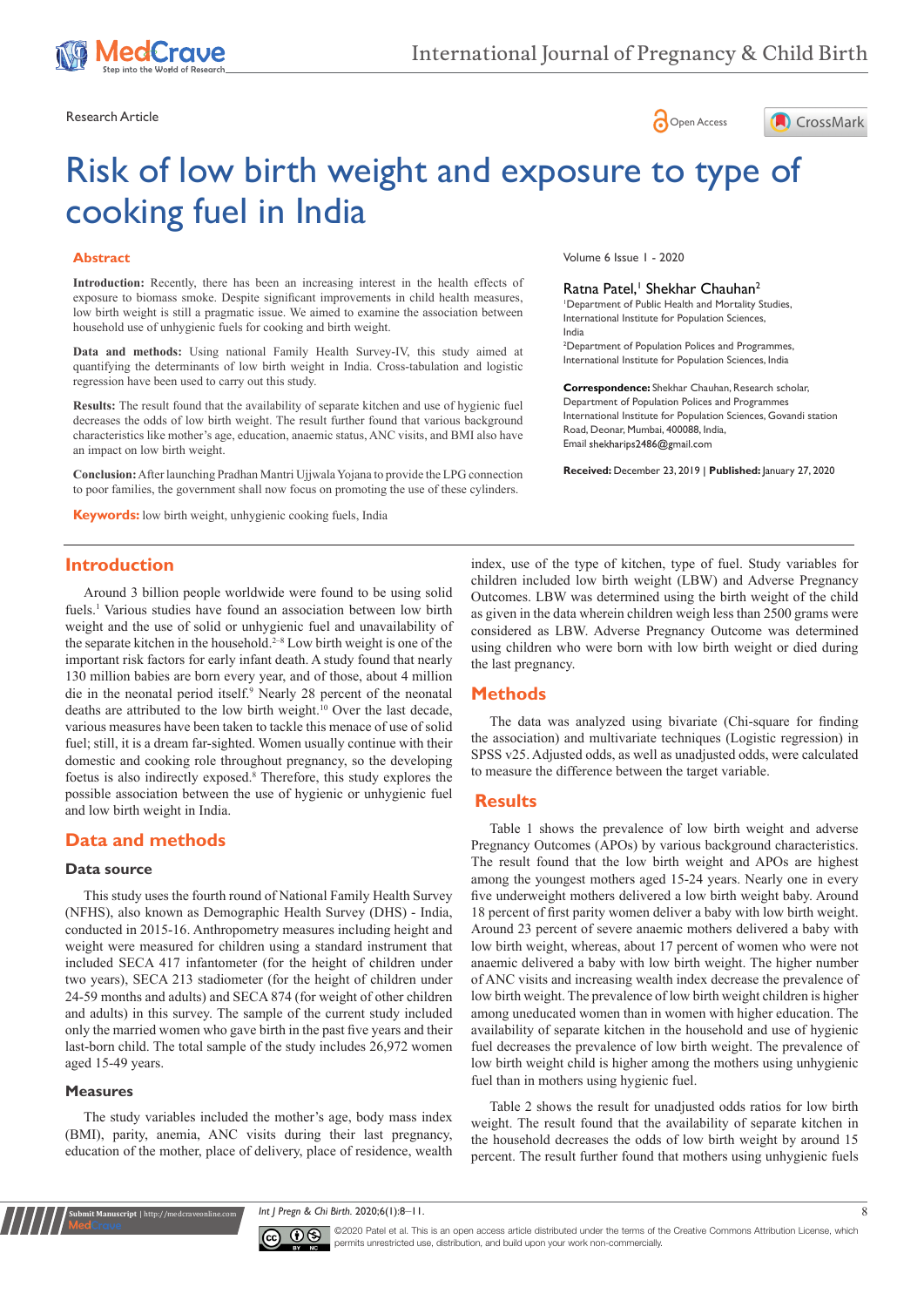**Citation:** Patel R, Chauhan S. Risk of low birth weight and exposure to type of cooking fuel in India. *Int J Pregn & Chi Birth.* 2020;6(1):8‒11. DOI: [10.15406/ipcb.2020.06.00186](https://doi.org/10.15406/ipcb.2020.06.00186)

are 1.17 times more likely to give birth to a baby with low birth weight than mothers using hygienic fuel.

**Table 1** Prevalence of Low Birth Weight and Adverse Pregnancy Outcomes by Various Background Characteristics, NFHS-4

| <b>Characteristics</b> | LBW   | <b>APO</b> |
|------------------------|-------|------------|
| <b>AGE</b> - Mother    |       |            |
| $15-24$                | 18.65 | 20.11      |
| $25 - 34$              | 16.06 | 17.34      |
| $35+$                  | 16.56 | 18.58      |
| <b>BMI</b>             |       |            |
| Underweight            | 20.73 | 21.99      |
| Normal                 | 16.23 | 17.39      |
| Overweight             | 14.27 | 15.33      |
| <b>PARITY</b>          |       |            |
| ı                      | 17.94 | 19.27      |
| 2                      | 16.26 | 17.32      |
| $3+$                   | 16.87 | 18.82      |
| Anemia                 |       |            |
| not anaemic            | 16.67 | 18.12      |
| mild                   | 16.87 | 18.02      |
| moderate               | 18.25 | 20.16      |
| severe                 | 23.36 | 26.43      |
| <b>ANC Visit</b>       |       |            |
| 0                      | 18.95 | 21.28      |
| ı                      | 18.12 | 19.71      |
| 2                      | 17.84 | 19.83      |
| $3+$                   | 16.51 | 17.65      |
| Place of delivery      |       |            |
| Home                   | 16.17 | 18.55      |
| government hospital    | 17.38 | 18.8       |
| private hospital       | 16.58 | 17.68      |
| others                 | 19.68 | 21.13      |
| Education              |       |            |
| no education           | 18.43 | 20.73      |
| primary                | 19.03 | 20.75      |
| secondary              | 16.99 | 18.12      |
| higher                 | 13.26 | 4          |
| Place of residence     |       |            |
| urban                  | 16.43 | 17.46      |
| rural                  | 17.34 | 18.92      |
| Wealth index           |       |            |
| poorest                | 18.5  | 20.8       |
| poorer                 | 17.85 | 19.67      |
| middle                 | 17.37 | 18.73      |
|                        |       |            |

| <b>Table Continued</b>    |            |            |  |
|---------------------------|------------|------------|--|
| <b>Characteristics</b>    | <b>LBW</b> | <b>APO</b> |  |
| Richer                    | 17.44      | 18.36      |  |
| Richest                   | 14.03      | 14.72      |  |
| Place of cooking          |            |            |  |
| Outdoor                   | 17.76      | 19.16      |  |
| Indoor                    | 16.87      | 18.27      |  |
| Separate kitchen in house |            |            |  |
| Nο                        | 18.18      | 20.08      |  |
| Yes                       | 16.03      | 18.17      |  |

**Table 2** Unadjusted odds ratios for low birth weight by type of fuel and availability of kitchen

#### **Characteristics Odds Ratio 95 % Confidence Interval**

|                                  |           | <b>Lower Limit</b> | <b>Upper Limit</b> |
|----------------------------------|-----------|--------------------|--------------------|
| Availability of separate kitchen |           |                    |                    |
| No                               |           |                    |                    |
| Yes                              | $0.85***$ | 0.828857           | 0.881515           |
| Type of fuel                     |           |                    |                    |
| Hygienic                         |           |                    |                    |
| Unhygienic                       | $17***$   | 1.138921           | 1.206576           |

Table 3 shows the result of adjusted odds ratios for the association between low birth weight and background characteristics. The result found that the mother's age is one of the predictors of low birth weight. Youngest mothers aged 15-24 years are more likely to deliver a baby with low birth weight than mothers aged 25-34 years. Obese women are about 30 percent less likely to deliver a low birth weight baby than underweight women. The result found that low birth weight is higher when mother is in their first parity. Severe anaemic women are 1.5 times more likely to deliver a baby with low birth weight than non-anaemic women. The result confirms that higher ANC visits and higher education decrease the odds of low birth weight. Our study found no association between low birth weight and wealth index. The availability of separate kitchen in the household and use of hygienic fuel decreases the odds of delivering low birth weight child.

**Table 3** Multivariable adjusted models for the association between low birth weight and various background characteristics

|                   | <b>Odds Ratio</b> | [95% Confidence Interval] |                    |
|-------------------|-------------------|---------------------------|--------------------|
| <b>AGE-Mother</b> |                   | <b>Lower Limit</b>        | <b>Upper Limit</b> |
| $15-24$           | ı                 |                           |                    |
| $25 - 34$         | $0.916***$        | 0.878                     | 0.956              |
| $35+$             | 0.943             | 0.877                     | 1.014              |
| <b>BMI</b>        |                   |                           |                    |
| Underweight       |                   |                           |                    |
| Normal            | $0.786***$        | 0.754                     | 0.82               |
| Overweight        | $0.729***$        | 0.686                     | 0.774              |
| Parity            |                   |                           |                    |
|                   |                   |                           |                    |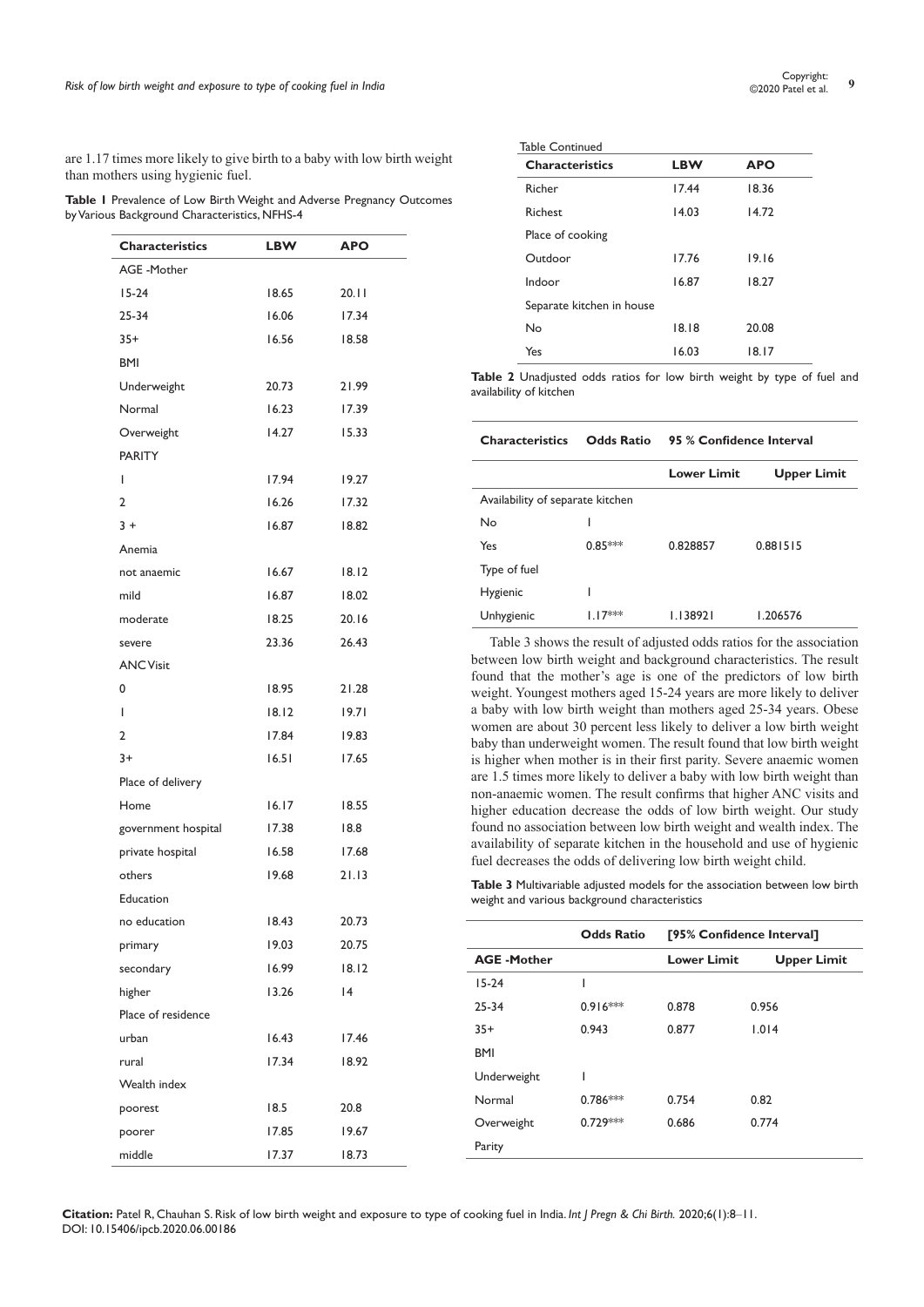Table Continued

|                        | <b>Odds Ratio</b> | [95% Confidence Interval] |                    |
|------------------------|-------------------|---------------------------|--------------------|
| <b>AGE-Mother</b>      |                   | <b>Lower Limit</b>        | <b>Upper Limit</b> |
| ı                      | I                 |                           |                    |
| 2                      | 0.894 ***         | 0.856                     | 0.934              |
| $3+$                   | 0.875 ***         | 0.83                      | 0.923              |
| Anemia                 |                   |                           |                    |
| Not anaemic            | L                 |                           |                    |
| Mild                   | 1.033             | 0.994                     | 1.073              |
| Moderate               | $1.137***$        | 1.076                     | 1.202              |
| Severe                 | $1.455***$        | 1.221                     | 1.733              |
| Anc visit              |                   |                           |                    |
| 0                      | I                 |                           |                    |
| ı                      | $0.889**$         | 0.812                     | 0.975              |
| 2                      | $0.891***$        | 0.832                     | 0.955              |
| 3+                     | $0.834***$        | 0.789                     | 0.88               |
| Education              |                   |                           |                    |
| No education           | L                 |                           |                    |
| Primary                | 1.031             | 0.969                     | 1.096              |
| Secondary              | $0.895***$        | 0.85                      | 0.943              |
| Higher                 | $0.702***$        | 0.65                      | 0.759              |
| Place of delivery      |                   |                           |                    |
| Home                   | L                 |                           |                    |
| Government<br>hospital | $1.122***$        | 1.05                      | 1.2                |
| Private hospital       | $1.293***$        | 1.199                     | 1.394              |
| Others                 | 1.263             | 1.026                     | 1.555              |
| Place of residence     |                   |                           |                    |
| Urban                  | I                 |                           |                    |
| Rural                  | $0.929**$         | 0.888                     | 0.972              |
| Wealth index           |                   |                           |                    |
| Poorest                | L                 |                           |                    |
| Poorer                 | 0.971             | 0.916                     | 1.03               |
| Middle                 | 1.017             | 0.954                     | 1.084              |
| Richer                 | 1.076             | 0.999                     | 1.159              |
| Richest                | 1.004             | 0.92                      | 1.096              |
| Separate kitchen       |                   |                           |                    |
| No                     | L                 |                           |                    |
| Yes                    | $0.935***$        | 0.898                     | 0.973              |
| Fuel                   |                   |                           |                    |
| Hygienic               | I                 |                           |                    |
| Unhygienic             | $1.084**$         | 1.029                     | 1.142              |
|                        |                   |                           |                    |

# **Discussion**

#### **Low birth weight and background characteristics**

Our study found that maternal age is one of the significant predictors of low birth weight. The study found that the lower the age of mothers, the higher the chances of low birth weight. Various studies in developed and developing countries have found that teenage mothers have higher odds of delivering low birth weight child.11–14 A study carried out in Indian set-up did not find any association between age of the mother at first delivery and low birth weight.15 BMI is also found to be associated with the odds of low birth weight. Obese women are less likely to deliver a low birth child than underweight women. A study found that overweight mothers have lower odds of delivering low birth weight child than normal-weight mothers.16 Anaemic women are more prone to deliver a baby with low birth weight than non-anaemic women. A study carried out in rural setup of India and Pakistan has found severe maternal anaemia to be associated with low birth weight.<sup>17</sup>

Higher Ante-natal Care visits are also found to be associated with decreased odds of low birth weight. Previous studies are in agreement with our findings of a positive association between LBW and poor utilization of Antenatal care services.18–22 Our study also found that an increase in education standard improves the odds of delivering low birth weight child. Various studies across the world and in India have confirmed that educated mothers had reduced odds of low birth weight than uneducated mothers.<sup>23–25</sup> Education acts as a safety net in providing women the overall development, thus reducing the odds of low birth weight deliveries. The overall prevalence of low birth weight is found to be 16.46 percent in India. In a systematic review and meta-analysis study carried out in Ethiopia,<sup>26,27</sup> the pooled prevalence of LBW was found to be 17.3 percent. The Ethiopian study used 30 other studies with 55,085 participants to estimate the pooled prevalence of LBW at 95 % confidence Interval (95 % CI-14.1- 20.4).

## **Low birth weight and availability of kitchen and type of fuel**

Both in the adjusted as well as the unadjusted model, it is confirmed that the availability of a separate kitchen and use of hygienic fuel decreases the odds of delivering a low birth weight child. In the unadjusted model, the availability of separate kitchen decreases the odds of delivering a low birth weight child by 15 percent and in the adjusted model, the availability of separate kitchen decreases the odds of delivering a low birth weight child by about 6 percent. The decline in odds of delivering low birth weight child while having a separate kitchen is minimal but significant. Similarly, the odds of delivering a low birth weight child are around 1.1 times more among women using unhygienic fuel than in women using hygienic fuel. A study carried out in Bangladesh<sup>27</sup> found that the use of unhygienic cooking fuel results in higher odds of having LBW child compared to the use of hygienic fuel.

# **Conclusion**

The study found that unhygienic fuel like biomass combustion is a predictor of low birth weight. In India, the poor have limited access to the hygienic fuel. The Government of India in 2016 has launched the Pradhan Mantri Ujjwala Yojana intending to distribute 50 million LPG connections to the women belonging to the Below